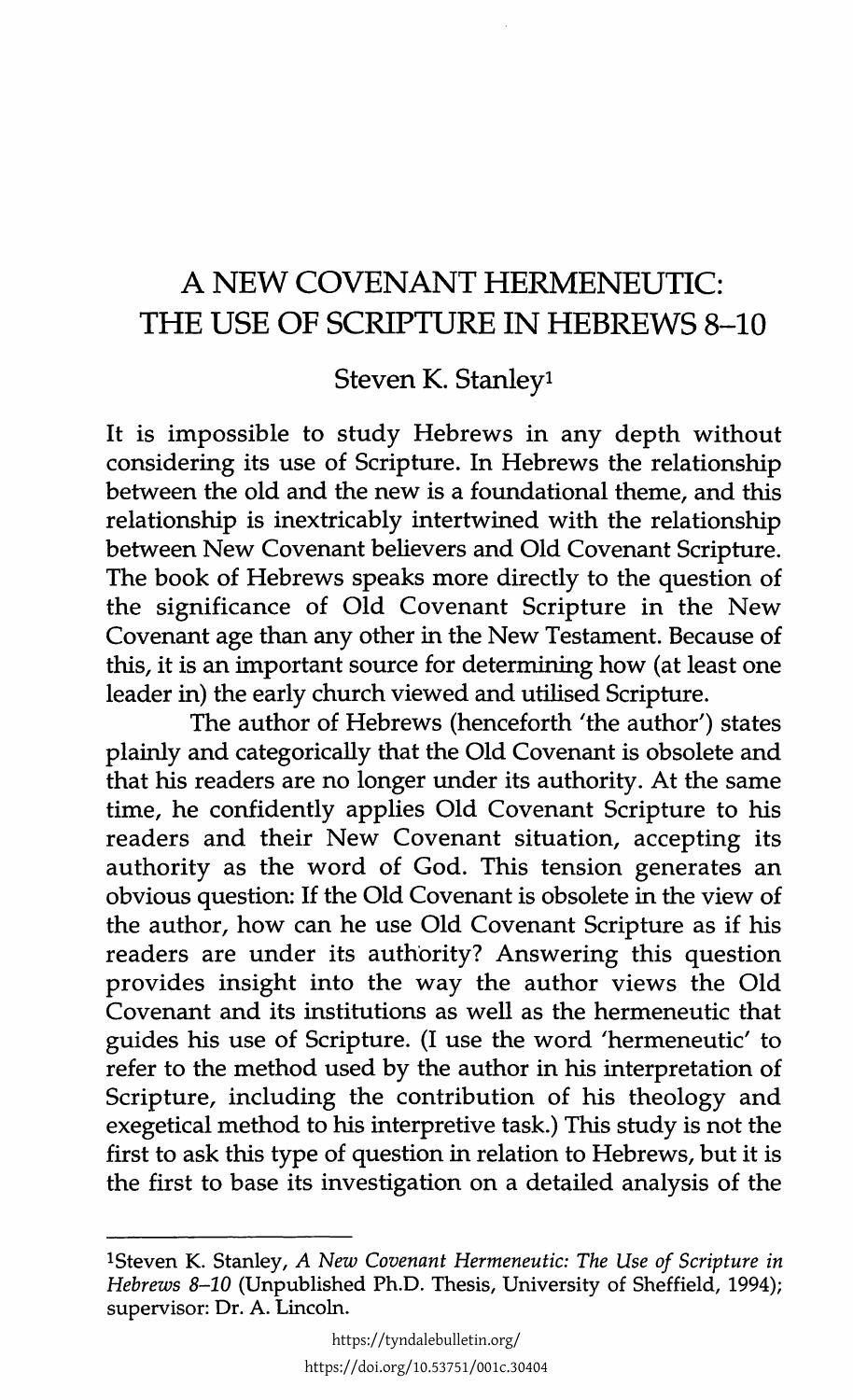central chapters of the book, where the backbone of its theology is worked out.

For the author, Scripture is the word of God, and its message has as much authority for his Christian readers as it did for its original, Old Covenant readers, even if its application is different in the new, Christian situation. The main contributions of Hebrews to New Testament theology are easily discernible: the priesthood of Christ is developed only here in the New Testament, and, more than any other book of the New Testament, Hebrews expounds the relationship between the Old and New Covenant economies, and in this process comes nearest to defining the relevance of Old Covenant Scripture for New Covenant believers. In the structure of Hebrews, both the priestly work of Christ and the relationship between the old and new ages are developed most extensively in chapters 8-10, the three chapters that, as argued in *Chapter One,* contain the theological climax and the paraenetic core of Hebrews. A close reading of these chapters, therefore, with a view to discovering how the author uses Scripture in the development of his argument, provides valuable information regarding not only the author's use of Scripture, but also the hermeneutic which underlies it. Although the author never offers an explicit statement of the relevance of Old Covenant Scripture to New Covenant believers, his own use of Scripture in the light of what he says about the Old Covenant and its institutions, especially in Hebrews 8-10, provides many clues to the discovery of the hermeneutic he employs. Concentrating on these chapters in view of their centrality to the theology and message of the book, makes a significant contribution to understanding the use of Scripture in Hebrews as a whole, and provides a more detailed exegetical base from which to draw conclusions.

*Chapter One* suggests an approach to determining the structure of Hebrews and argues that Hebrews 8-10 constitute the theological heart and paraenetic core of the book or homily. *Chapter Two* investigates the use of Scripture in Hebrews 8:1-13, with its allusion to Psalm 110:1, 4 and its citations of Exodus 25:40 and Jeremiah 31:31-34. This chapter asserts that Hebrews 8 serves as an introduction to the material in Hebrews 9 and 10, setting out the three main topics dealt with in detail in these